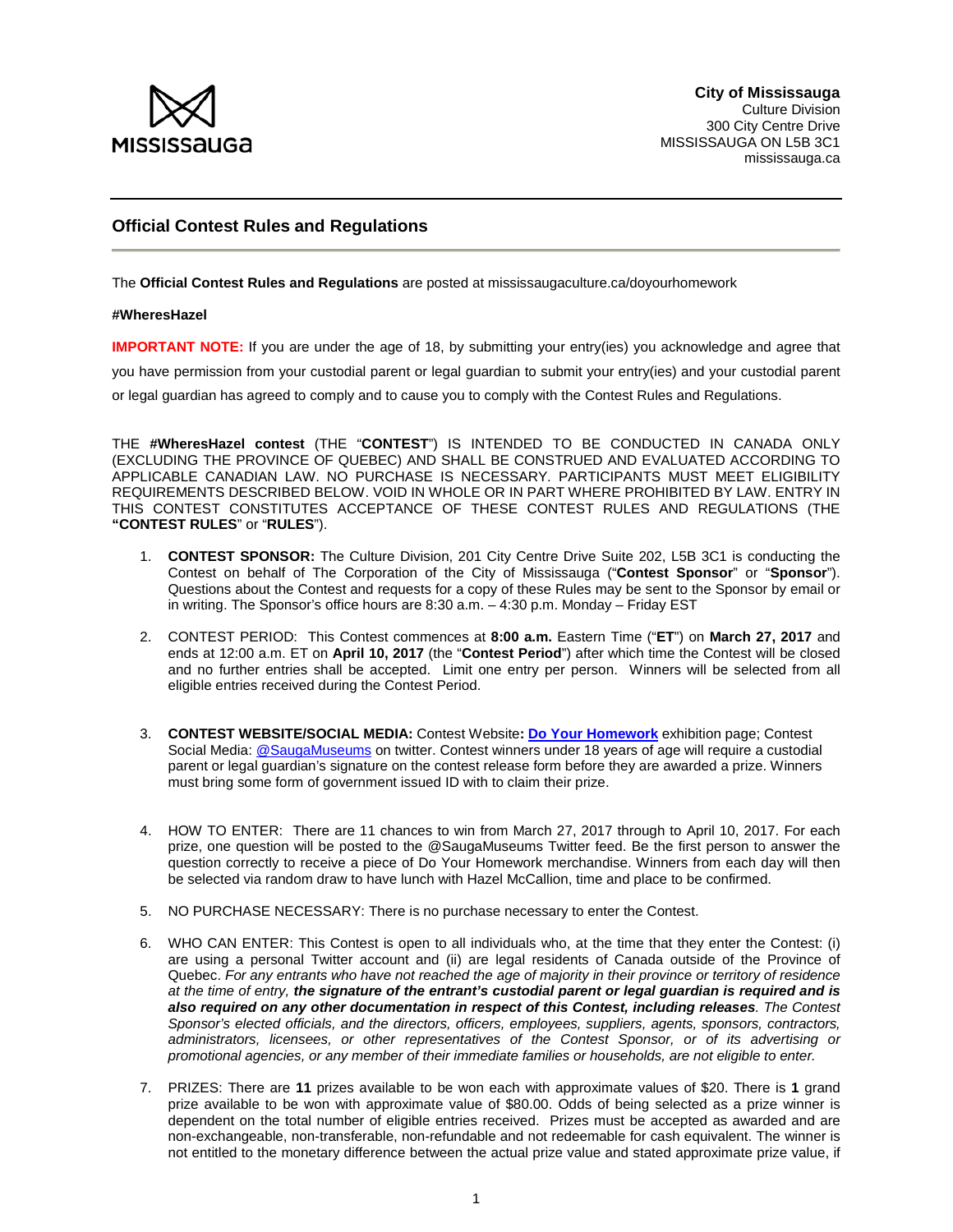any. Any unclaimed prize will be forfeited and have no cash value. The Contest Sponsor reserves the right, in its absolute discretion, to substitute a prize of equal value in whole or in part for any reason.

## 8. WINNER SELECTION:

Winners shall be selected as follows:

- a. There are 11 prizes in total: **March 27, 2017; March 28, 2017; March 29, 2017; March 30, 2017; March 31, 2017; April 3, 2017, April 4, 2017, April 5, 2017, April 6, 2017, April 7, 2017, April 10, 2017.** On these dates, one question focused on Hazel McCallion's location across Mississauga will be posted to @SaugaMuseums. The first tweet answering the question correctly by an eligible entrant will win a prize. Each entrant shall be eligible to win only one (1) piece of Do Your Homework merchandise, and only one entrant will be eligible to win one (1) lunch with Hazel McCallion. The odds of being selected as a potential winner are dependent upon the number of eligible entries received by the Contest Sponsor during the Contest Period.
- b. The selected entrants will be notified by the Museums of Mississauga, Culture Division by Tweet no later than the end of the Business Day following the date of selection (the "**Notification Period**"). Each selected entrant must respond by telephone or email to the contact information provided in the notification and the selected entrant's response must be received by the Contest Sponsors no later than **5** Business Days from the date upon which notification was made by the City of Mississauga (the "**Response Period**"). "**Business Day**" means any day that is not: a Saturday, Sunday or a day upon which the City of Mississauga is not open for business and the end of the Business Day shall mean 5 p.m. Eastern Time, in Mississauga, Ontario on that Business Day. For the purposes of calculating the Response Period, the day upon which notification was made by the Sponsor shall not be counted as part of the Response Period. If the selected entrant does not respond within the Response Period, he/she will be disqualified and will not receive a prize and another entrant may be selected in the Contest Sponsor's sole discretion. The Contest Sponsor is not responsible for the failure for any reason whatsoever of a selected entrant to receive notification or for the Contest Sponsor's failure to receive a selected entrant's response.
- c. If a selected entrant: (i) cannot be located or contacted or does not reply to the Museums of Mississauga's notification within the Notification Period; (ii) has not complied with these Contest Rules; (iii) does not correctly answer the mathematical skill-testing question, if applicable; or (iv) declines the prize; then that person's entry is disqualified and the prize forfeited and the Museums of Mississauga may, but is not obligated to, select another entrant from the remaining eligible entries received during the Contest Period (not including the entries chosen for the other prizes) for a chance to receive the prize. The Contest Sponsor reserves the right to not select another entry or award a prize if any of the events in subsections  $8(c)(i) - (iv)$  occur.
- d. Winners will be announced over Twitter. Entrant acknowledges and agrees that the Contest is in no way sponsored, endorsed or administered by, or associated with, the social media platform onto which it is posted and entrant agrees to comply with the social media platform's terms concerning contests and promotions; and that anyone found using multiple accounts to enter will be ineligible.
- e. Winner must provide his/her signature indicating they have read and agree to abide by contest rules and regulations (or, in the case of minors who are winners, the signature of their custodial parent or legal guardian). Winner may claim his/her prize at **300 City Centre Drive, Information Desk, Mississauga, ON, L5B 3C1** on April 11, 2017. Prizes will be available for pick up after winner has been successfully contacted and notified of his/her prize and fulfilled the requirements set out herein.
- 9. CONDUCT: Contest Sponsor reserves the right at its sole discretion to disqualify any individual from the Contest, and to ban that individual from any future Contest of the Contest Sponsor, if Contest Sponsor finds or believes such individual to be tampering with the entry process or the operation of the Contest or where applicable, the Contest website; to be acting in violation of the Contest Rules or in a disruptive manner, or with intent to annoy, abuse, threaten or harass Contest Sponsor, Contest Sponsor's agencies, other entrants or any other person. Any attempt by an entrant or any other person to deliberately damage any website or undermine the legitimate operation of the Contest is a violation of criminal and civil laws and should such an attempt be made, Contest Sponsor reserves the right to seek damages from any such person to the fullest extent permitted by law.
- 10. RELEASE OF LIABILITY: The Contest Sponsor and its elected officials, its advertising, media buying and promotional agencies and their respective directors, officers, employees, suppliers, agents, sponsors, contractors, administrators, licensees, and representatives (collectively, the "**Contest Entities**") accept no responsibility for any injury, loss, or damage that the entrant, or any other person, may suffer in connection with the entrant's, or any other person's, participation in the Contest or any Contest-related activity, and/or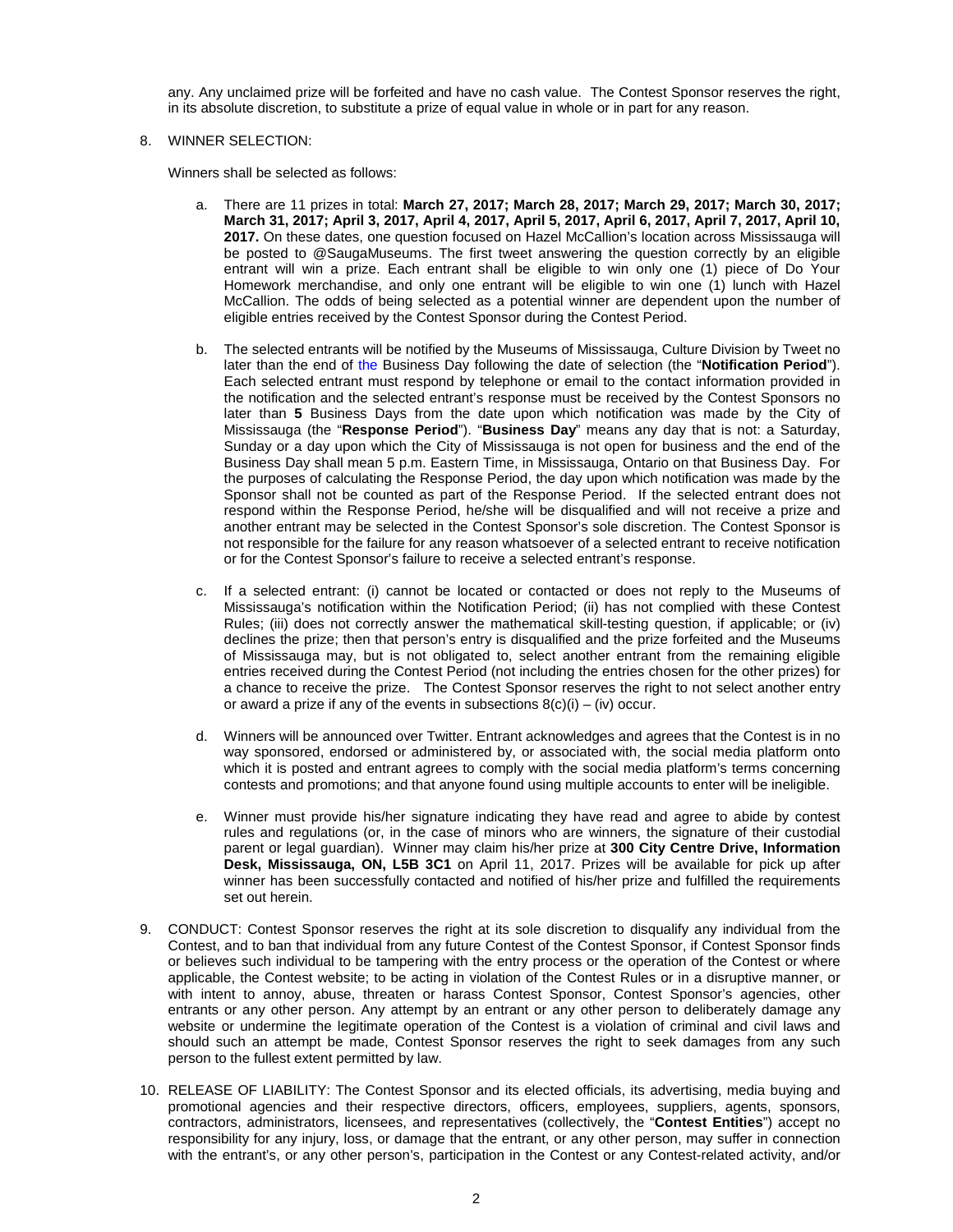the entrant's, or any other person's, acceptance, use, or misuse of any prize; any breach of the Contest Rules by the entrant or any other person; the conduct of the Contest; the operation of the websites through which entrants may submit entries to the Contest; any alternate method of entering the Contest; or any third party claims in relation to the Contest (collectively, "**Claims**"). By entering the Contest, entrant irrevocably releases and indemnifies the Contest Entities from and against any and all Claims that the entrant may have against the Contest Entities and/or in relation to the Contest. Winner will be required to sign and return, within the time period indicated on the documents, a declaration of compliance with the Contest Rules and a full liability and publicity release and/or any other document required by the Contest Entities in relation thereto.

- 11. DISCLAIMER AND LIMITATION OF LIABILITY: The website through which the Contest is offered, and all software and hardware used to operate the website are made available for entrants to enter the Contest on as "as is" basis without warranty of any kind, express or implied, including, but not limited to, implied warranties of merchantability and fitness for a particular purpose. There are no warranties that the Contest website or the software and hardware used to operate it will be uninterrupted or error-free, that defects will be corrected, that it is free of viruses, worms or other harmful components, that entries will be received or processed or that the Contest website or the software and hardware used to operate it are accurate, reliable or secure. In no event will the Contest Entities be liable for any lost or damaged data. None of the Contest Entities shall be responsible for lost, stolen, delayed, damaged or misdirected entries, or for any failure, or for any problems or technical malfunction of any internet or telephone network or broadcast transmission during the Contest Period. Without limiting the release of liability provisions herein, and for greater certainty, the Contest Entities will not be liable for: (i) any incorrect or inaccurate information, whether caused by Contest website users or by any equipment or programming associated with or utilized in the Contest or by any technical or human error which may occur in the processing of entries in the Contest; (ii) any error, omission, interruption, deletion, defect or delay in operation of the Contest website or any transmission in connection with the Contest; (iii) any communications line failure, theft, destruction or unauthorized access to, or alteration of, entries; (iv) any problems with, or technical malfunction of, any telephone network or lines, computer on-line systems, servers or providers, computer equipment, software, or failure of e-mail which may occur for any reason whatsoever, including technical problems or traffic congestion on the Internet or at any website or combination thereof; or (v) any injury or damage to entrants' or to any other person's computer related to or resulting from participating or downloading materials in this Contest.
- 12. CANCELLATION OR MODIFICATION OF CONTEST: If for any reason, this Contest is, in the Contest Sponsor's sole discretion, not capable of running as planned (including, without limitation, by reason of damage by computer virus, worms, bugs, tampering, unauthorized intervention, human error, fraud, technical limitation or failures, applicable law, unforeseen obstacles or any other causes which in the sole opinion of Contest Sponsor could corrupt, compromise, undermine or otherwise affect the administration, security fairness, integrity viability or proper conduct of the Contest), Contest Sponsor reserves the right in its sole and absolute discretion to modify these Contest Rules and/or to modify or suspend all or any part of the Contest. Contest Sponsor further reserves the right to cancel or terminate this Contest at any time for any reason. Contest Sponsor reserves the right to select entrants to be eligible to win the prizes from among all eligible entries received up to the time of any such cancellation, termination, modification or suspension, as applicable.
- 13. RULES BINDING: By entering this Contest, an entrant acknowledges and agrees that the Contest Rules and any release documents related thereto are legally binding. All decisions of the Contest Sponsor and any Contest judges, if applicable, are final and without appeal in all matters relating to this Contest and the awarding of the prize. All entries shall become the property of the Contest Sponsor.
- 14. GOVERNING LAW: The Contest is subject to all applicable laws and shall be governed by and construed in accordance with the laws of the Province of Ontario and the laws of Canada applicable therein.
- 15. PERSONAL INFORMATION: All personally identifiable information ("**Personal Information**") collected in connection with this Contest will be used solely for purposes of administering this Contest and for publicity and promotional purposes relating to the Contest and for any consistent purposes. The entrant acknowledges that the Contest Sponsor is governed by the *Municipal Freedom of Information and Protection of Personal Information Act* ("**MFIPPA**") and that all Personal Information supplied in the entry form and all other information collected in the course of the Contest may be subject to public disclosure under MFIPPA. This Personal Information will not otherwise be sold or transmitted to third parties except to third-party agents and service providers in connection with the foregoing activities. Names of the Contest winners may be published by the Contest Sponsor. By entering the Contest each entrant grants his/her permission for the collection, use and disclosure of his/her Personal Information submitted to the Contest Sponsor for the foregoing purposes.
- 16. PUBLICITY: By participating in the Contest, each winner agrees that his or her name, province or territory of residence, any statements made relating to the Contest and any photograph or other likeness of the winner may be used by the Contest Entities for any and all commercial purposes in any and all media,